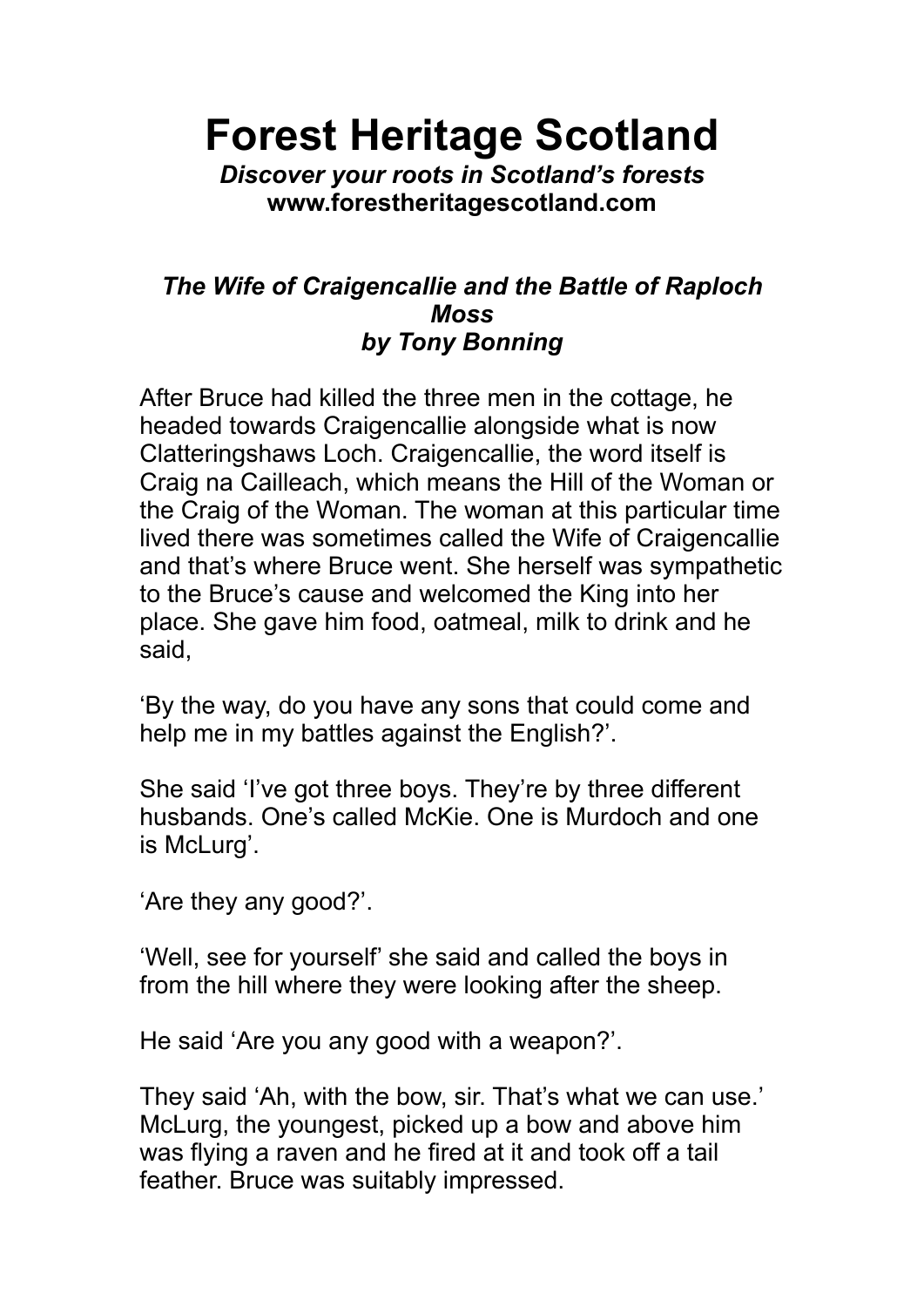Murdoch said 'Ach, I can do better than that'. And he fired at the raven and killed it.

Now those who are sympathetic to birds, as I am myself, would say that this is not a nice thing to do but these were farming boys looking after the sheep and the raven is known to take away lambs so they had no sympathy for the bird.

McKey himself pointed out two ravens sitting on a rock and said 'You see those up there sir?'.

'Aye. I do indeed.'

He put an arrow on his bow, fired it and killed the two with one arrow, Bruce saying 'I'm glad you're not pointing that thing at me'.

A bit later on, Aymer de Valens of the English was moving down with soldiers from Carrick, and Gallovidian soldiers were heading in from the west, heading towards Bruce who at that time happened to be near Craigencallie on the Raploch Moss and he had gathered himself about 300 soldiers.

Now between them, the English and the Galovidians had about 300 warriors so here was an equal battle that was going to be fought on the Raploch Moor or the Raploch Moss beside Clatteringshaws.

The battle started. Let's called it a skirmish, more so. But these were determined people fighting hard against each other, some for a cause, some for their life. As they battled on through the day, killing on and on and on, neither one side or the other had the advantage but our three worthy heros - McKie, Murdoch and McLurg - happened to gathered up some horses off the hill and begun to herd